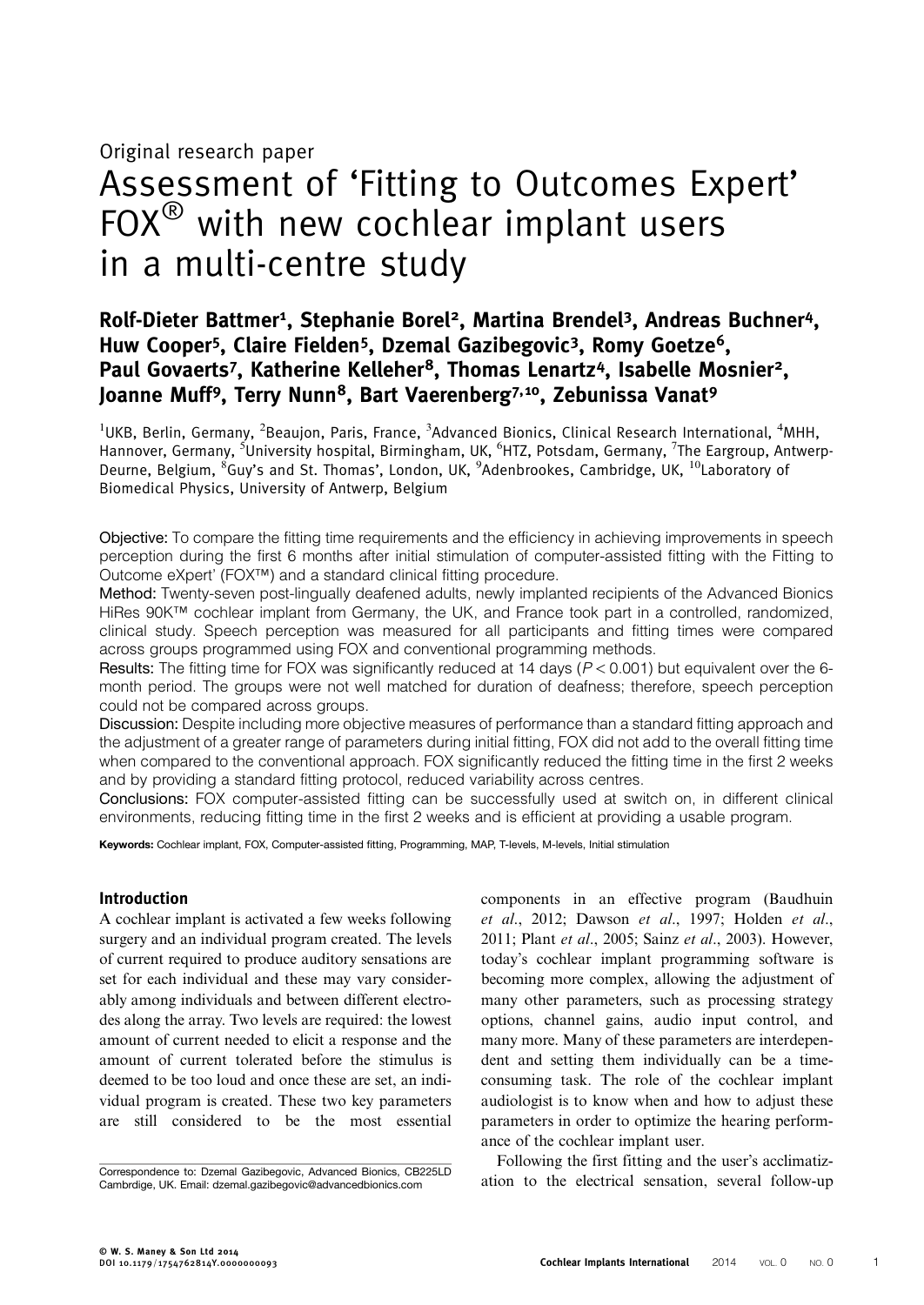fitting sessions are needed to adjust and optimize the most comfortable levels and thresholds. In adults, the levels typically stabilize at around 1 month postactivation ([Walravens](#page-9-0) et al., 2006). Once this point has been reached, further adjustment very much depends on the routine clinical practice of the centre. Published evidence has shown that the adjustment of other parameters, such as stimulation strategy and input dynamic range, can produce performance gains for some individuals [\(Holden](#page-8-0) et al., 2011; [Plant](#page-8-0) et al[., 2007](#page-8-0); [Skinner](#page-9-0) et al., 2002). However, the other parameters are rarely changed and often remain on the manufacturer's defaults. This point is illustrated when you consider that 90% of the variance between different processor programs comes from the difference in the overall levels of stimulation between them [\(Smoorenburg](#page-9-0) et al., 2002).

The fitting of cochlear implant processors is often based on user's comfort rather than outcomes. Many clinicians use measures of performance to assess any changes made to a program, but there is no standardized approach to assure follow-up quality and performance across cochlear implant centres. Fitting approaches based on measures of speech perception go some way towards addressing this; however, a subjective evaluation of user's comfort must still be considered in both conventional and standardized fitting procedures.

The 'Fitting to Outcome eXpert' (FOX™) was developed at the Eargroup in Antwerp, Belgium, to provide a structured method for adjusting sound processor parameters ([Govaerts](#page-8-0) et al., 2010). FOX is a software tool that uses a set of programmed rules to recommend changes to a program to improve outcomes. A set of outcomes are used which were chosen because they assess the auditory system at a psychoacoustic level and can be compared to data collected from normally hearing individuals. A target for each measure is set, FOX then uses a systematic methodology to make adjustments to the program, based on the outcomes, to achieve the target ([Govaerts](#page-8-0) et al[., 2010\)](#page-8-0). The same measures are repeated to determine if a parameter change has been effective [\(Govaerts](#page-8-0) et al., 2010; [Vaerenberg](#page-9-0) et al., 2011). The adjustments to the program recommended to improve a particular outcome were derived from the programming experience at the Eargroup clinic. The audiologist is given an option to either accept or reject this advice, based on their own fitting experience. Once a new subject has been created in FOX, a set of 10 auto-programs are generated where upper stimulation levels (M-levels) and threshold levels (T-levels) for the Advanced bionics device are based on statistical analysis of the initial fitting parameters collected from several hundreds of conventionally fitted cochlear implants. These initial values are then

progressively increased globally, rather than individually measured.

Other speech-based optimization procedures using objective assessment of performance have been described in the literature; in Holmes et al[. \(2012\),](#page-8-0) a phoneme error matrix was used to produce a model of each listener's performance, as a function of device parameter, with different combinations of frequency allocation table, rate of stimulation, and loudness growth. However, no prior assumptions were made about how different parameter combinations might affect performance. The use of this systematic optimization produced significantly better results for speech testing in quiet and noise, when compared to the baseline programs for the 20 adult cochlear implant users. Participants also commented that the programming session was more meaningful and less stressful than traditional programming.

The application of electrically evoked potentials (ECAP) has also allowed successful programs to be created with minimal subjective input from the recipient, especially in children (Ramos et al., 2004; [Seyle](#page-9-0) [and Brown, 2002; Willeboer and Smoorenburg,](#page-9-0) [2006\)](#page-9-0). However, while the use of such measures can provide a guide to the current level required to elicit an acoustic response, there is limited evidence to show they correlate well with threshold, maximum stimulation levels, or outcomes [\(Cosetti](#page-8-0) et al., 2010; Holstad et al[., 2009](#page-8-0)). Enhanced ECAP fitting methods have used scaling profiles to flatten the ECAP profile with increasing mean T or maximum stimulation levels to improve the correlation between ECAP and behaviourally measured profiles [\(Botros](#page-8-0) [and Psarros, 2010](#page-8-0)). Other fitting methods have been designed to enable recipients to make program adjust-ments themselves (Botros et al[., 2013\)](#page-8-0). These use profiles based on the automatic measurement of ECAP levels on each electrode. Fixed average T and maximum stimulation levels are then applied, based on population means, and the clinician then adjusts the overall level by increasing both profiles together. When the required loudness is reached, a base and treble tilt to the profile can then be applied, based on user preference. Equivalent speech perception was shown with this automated fitting procedure compared to a conventional fitting method. However, it differs from FOX substantially as it remains entirely based on comfort, with the only performance measure being an optional sound detection task. It also relies on either manufacturer's or clinic defaults for all other parameters, only adjusting the threshold or maximum stimulation levels of individual recipients.

Previous studies using FOX have looked at programming changes in eight subjects from switch on to 3 months (Vaerenberg et al., 2011). At the final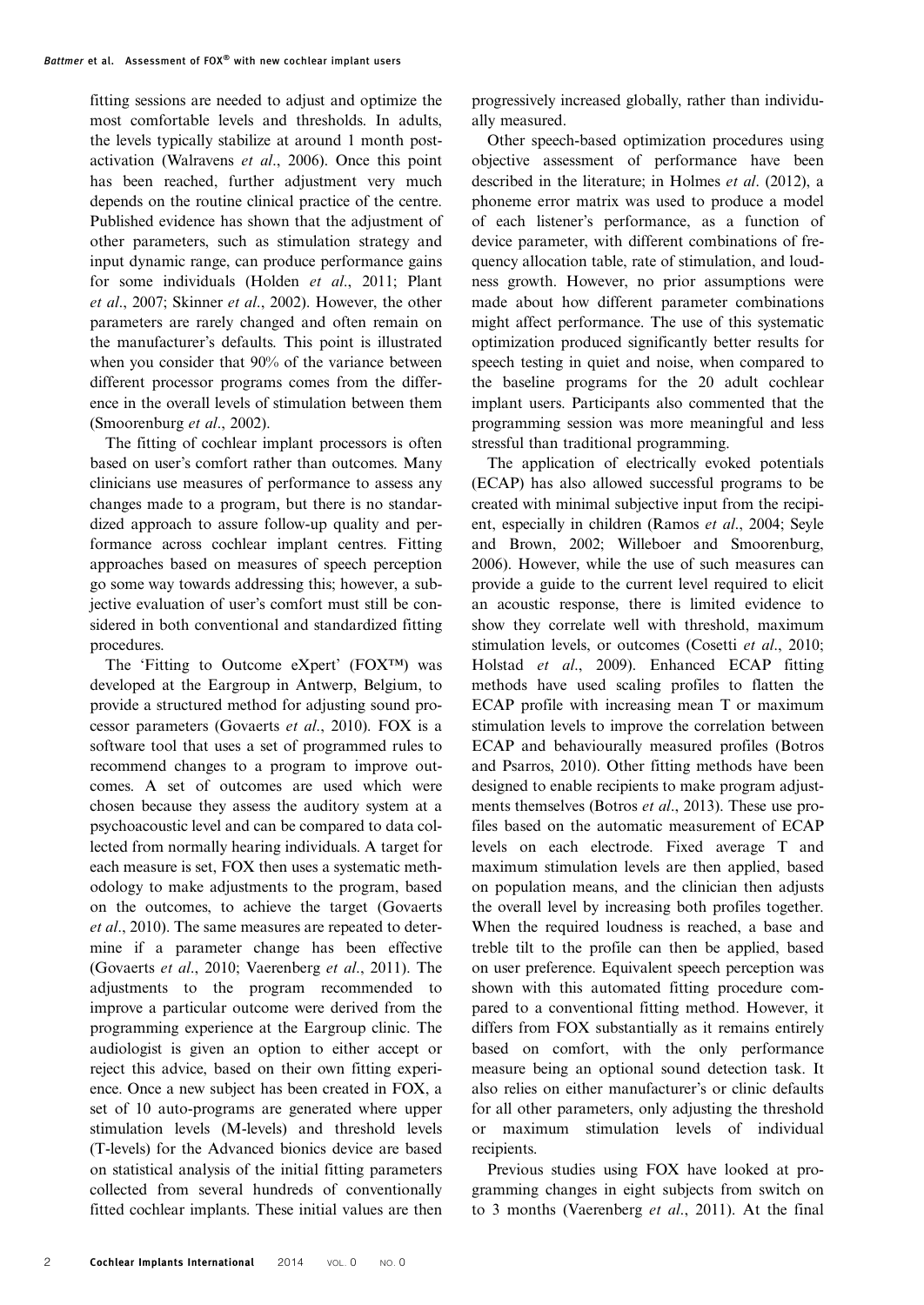session, 3 months post-switch on, 50% of programs were defined as being optimal by FOX and FOX had suggested and implemented 10 parameter changes across the eight subjects. By using its algorithms to assist the audiologist in changing the program settings, FOX allowed a large number of parameter combinations to be adjusted in a short time. However, no study has yet compared the FOX system to a conventional programming approach, either in terms of time taken or the outcomes achieved. The primary aim of this study is to compare computerassisted fitting with FOX to standard clinical fitting procedures. We compared the overall fitting time and speech perception during the first 6 months after initial stimulation.

#### Methods

#### Subjects

The study was conducted as a multi-centre trial and involved six clinics, two from Germany, one from France, and three from the UK. Subjects were required to be post-lingually deafened adults, aged 18 years or older, and have the language of the test materials as their primary spoken language. They were all unilaterally implanted with the Advanced Bionics HiRes 90K™ implant, with a duration of profound deafness <20 years (defined as a point in time where no reasonable speech understanding in the best fitted condition was possible), a full insertion of the electrode array,

with a minimum of 14 contiguous electrodes with normal impedances and normal cochlear structure and nerve function. Each subject was followed up over a period of 6 months following device activation. The relevant ethics approvals were obtained by each participating clinic, each subject signed an informed consent form, and Advanced Bionics acted as the study sponsor.

Twenty-seven subjects were recruited and randomly allocated to either the FOX or control group, based on a randomization table. The first subject in each centre was allocated a random number, generated in Excel, between 0 and 1. If the number was <0.5 then the subject was assigned to the FOX group and if the number was  $> 0.5$  then the subject became a control. This assured a 50% chance of randomly being assigned to each group. To ensure that both groups were balanced between centres and languages, once the initial subject had been allocated the second subject from each centre was then automatically assigned to the alternate group. This process was then repeated for each pair of subjects until every subject was allocated. There were 13 subjects in the FOX group with a median age of 73 years (interquartile range 56–76 years) and duration of deafness of 4.8 years (interquartile range 1.9–6.5 years). There were 14 subjects in the control group with an average age of 65 years (interquartile range 51–78 years) and duration of deafness 13.1 years (interquartile range 1–20 years). Table 1

Table 1 Descriptive data for all 27 subjects showing: the allocated study group, the age and duration of deafness at the first study appointment, if a contralateral hearing aid is used, the type of Advanced Bionics electrode inserted, and the word and sentence tests used for assessment (Freiburger monosyllables and HSM sentences in German, Arthur Boothroyd words (AB) and Bamford–Kowal–Bench sentences in English (BKB), and Lafon words and Marginal Benefit from Acoustic Amplification (MBAA) sentences in French)

| Subject         | Study group | Age (years) | Duration of deafness (years) | Using HA  | Electrode | Words in quiet | Sentences in noise |
|-----------------|-------------|-------------|------------------------------|-----------|-----------|----------------|--------------------|
| S01             | <b>FOX</b>  | 32          | $\mathbf 0$                  | Yes       | Helix     | Freiburger     | <b>HSM</b>         |
| S02             | <b>FOX</b>  | 74          | 3                            | Yes       | Helix     | Freiburger     | <b>HSM</b>         |
| S03             | <b>FOX</b>  | 73          | 0                            | <b>NA</b> | Helix     | Freiburger     | <b>HSM</b>         |
| S04             | <b>FOX</b>  | 58          | $\Omega$                     | Yes       | Helix     | Freiburger     | <b>HSM</b>         |
| <b>S05</b>      | <b>FOX</b>  | 76          | 4                            | Yes       | Helix     | Freiburger     | <b>HSM</b>         |
| <b>S06</b>      | <b>FOX</b>  | 26          | 4                            | Yes       | Helix     | Freiburger     | <b>HSM</b>         |
| <b>S07</b>      | <b>FOX</b>  | 54          | 3                            | Yes       | Helix     | Freiburger     | <b>HSM</b>         |
| <b>S08</b>      | <b>FOX</b>  | 67          | 6                            | Yes       | 1j        | Lafon          | <b>MBAA</b>        |
| <b>S09</b>      | <b>FOX</b>  | 76          | 11                           | Yes       | 1i        | Lafon          | <b>MBAA</b>        |
| S <sub>10</sub> | <b>FOX</b>  | 51          | 3                            | <b>No</b> | 1j        | Lafon          | <b>MBAA</b>        |
| S11             | <b>FOX</b>  | 74          | 3                            | Yes       | 1i        | AB words       | <b>BKB</b>         |
| S <sub>12</sub> | <b>FOX</b>  | 77          | 12                           | Yes       | 1i        | AB words       | <b>BKB</b>         |
| S <sub>13</sub> | <b>FOX</b>  | 72          | 0                            | Yes       | 1i        | AB words       | <b>BKB</b>         |
| S <sub>14</sub> | Control     | 76          | $\Omega$                     | Yes       | Helix     | Freiburger     | <b>HSM</b>         |
| S <sub>15</sub> | Control     | 41          | 18                           | Yes       | Helix     | Freiburger     | <b>HSM</b>         |
| S <sub>16</sub> | Control     | 74          | $\Omega$                     | Yes       | Helix     | Freiburger     | <b>HSM</b>         |
| S <sub>17</sub> | Control     | 40          | 11                           | Yes       | Helix     | Freiburger     | <b>HSM</b>         |
| S <sub>18</sub> | Control     | 61          | 0                            | Yes       | Helix     | Freiburger     | <b>HSM</b>         |
| S <sub>19</sub> | Control     | 81          | 20                           | <b>NA</b> | Helix     | Freiburger     | <b>HSM</b>         |
| S <sub>20</sub> | Control     | 49          | $\mathbf 0$                  | No        | Helix     | Freiburger     | <b>HSM</b>         |
| S <sub>21</sub> | Control     | 50          | 20                           | Yes       | Helix     | Freiburger     | <b>HSM</b>         |
| S22             | Control     | 77          | 13                           | Yes       | Helix     | Freiburger     | <b>HSM</b>         |
| S <sub>23</sub> | Control     | 78          | 19                           | Yes       | 1j        | Lafon          | <b>MBAA</b>        |
| S24             | Control     | 60          | 18                           | Yes       | 1i        | Lafon          | <b>MBAA</b>        |
| S <sub>25</sub> | Control     | 67          | 15                           | Yes       | 1i        | Lafon          | <b>MBAA</b>        |
| S <sub>26</sub> | Control     | 37          | 0                            | Yes       | 1i        | AB words       | <b>BKB</b>         |
| S <sub>27</sub> | Control     | 77          | 12                           | No        | 1i        | AB words       | <b>BKB</b>         |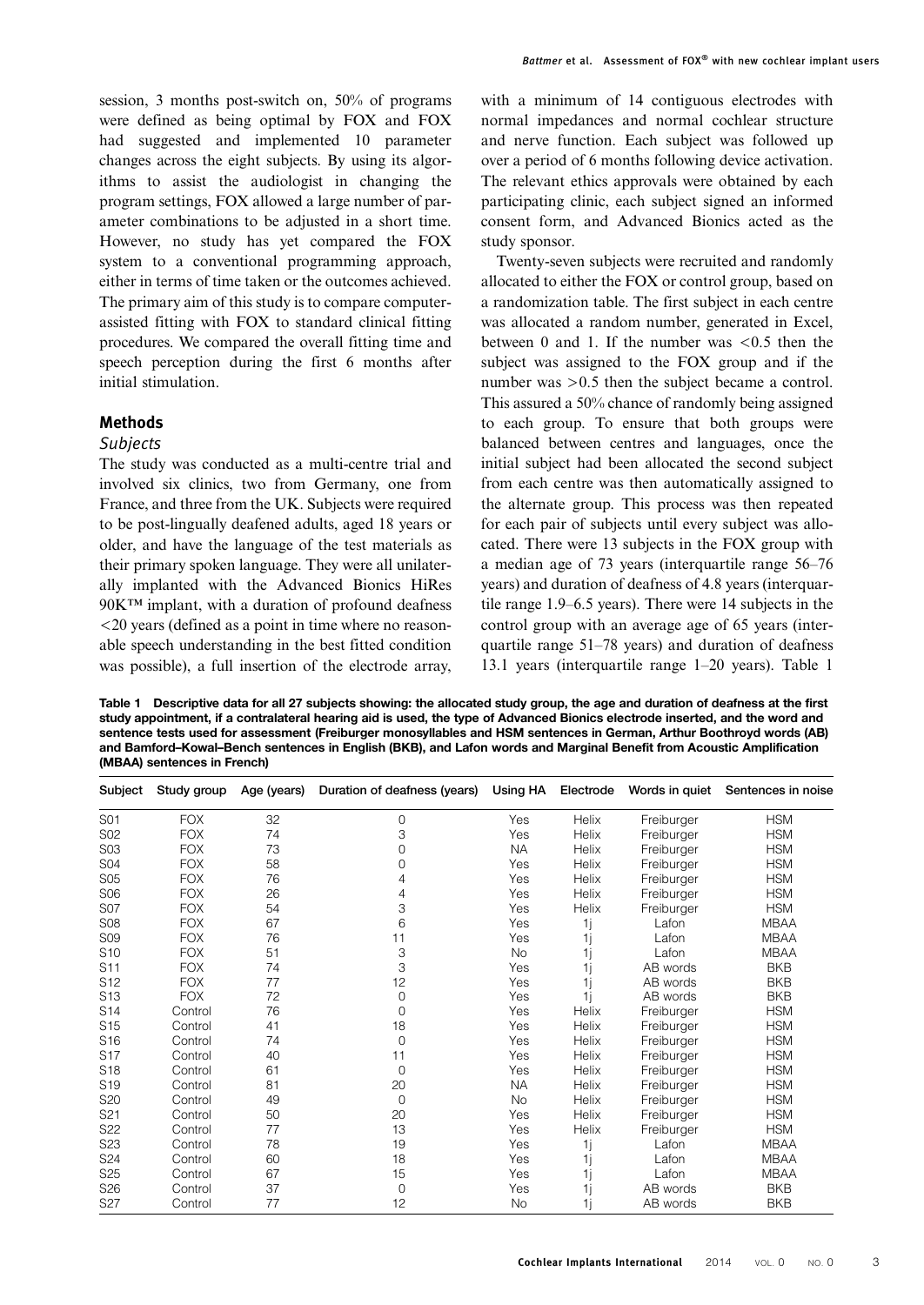outlines subject demographics as well as device characteristics, speech assessments used, and the allocated group.

#### Procedures

The speech processor fitting was performed through the Advanced Bionics® SoundWave™ clinical fitting software.

Subjects in the control group received centrespecific, routine follow-up based on the manufacturer's guidelines for device programming. At initial stimulation, M-levels are measured using speech bursts and a visual scale  $(1-10)$  to determine the subjective most comfortable loudness. Four channels are stimulated at the same time, with the next set of 4 channels overlapping the previous set by 2 channels, until all 16 channels have been measured. The T-levels are automatically set to 10% of the dynamic range by the SoundWave™ fitting software. This makes an overall total of seven measuring points at the first session. At follow-up sessions, M-levels for each of the 16 channels are individually measured using tone bursts but T-levels still remain at 10%. One centre measured all 16 M-levels individually at initial stimulation. Subjects participating in the FOX group underwent a structured fitting protocol that was identical in all centres. All subjects were activated with the same 'switch on' program and went through a series of auto-programs in the first 2 weeks. The autoprograms were implemented with a gradual increase of M- and T-levels and gains, following a dedicated pattern as described in [Vaerenberg](#page-9-0) et al. (2011). The purpose of the auto-programs was to familiarize subjects with a tolerable loudness level before the individual fine tuning sessions began. At the 2-week session, the program with the most comfortable loudness was selected as the subject's individual baseline program. This baseline program was then optimized by FOX over the following weeks and months, based on the set of predefined speech perception and psychophysical measures outlined below. Speech audiometry, phoneme discrimination, and loudness scaling tests were performed within the A§E® test suite ([Govaerts](#page-8-0) et al[., 2006](#page-8-0)) implemented through FOX and if the outcome was within the target range defined, the audiologist did not undertake any modifications. If the outcome was not within the target, FOX made recommendations for modifying the program in an attempt to bring it closer to the target. In all cases, the audiologist accepted the recommendations made, although he/she had the option to overrule them if they did not agree with the modification suggested. The same outcome was then measured again and if still out of the target, FOX made further suggestions, possibly changing the program several times before finalizing the parameters.

Table 2 Speech perception and psychophysical outcome measures, conducted as part of the FOX test battery, paired with their target values as defined in FOX

| Outcome                                                                                                                                                                                           | Target                                                                                                                |
|---------------------------------------------------------------------------------------------------------------------------------------------------------------------------------------------------|-----------------------------------------------------------------------------------------------------------------------|
| Sound field audiometry: Warble<br>tones presented at 250, 500,<br>1000, 2000, 4000, and<br>8000 Hz<br>Spectral discrimination:                                                                    | Thresholds equal to or<br>better than 30 dB(HL) for<br>500-8000 Hz and<br>35 dB(HL) at 250 Hz<br>At least 18/20 pairs |
| Phoneme discrimination<br>performed within A§E <sup>®</sup><br>psychoacoustical test battery<br>using 20 speech sound<br>contrasts presented at<br>70 dB(SPL)                                     | identified correctly                                                                                                  |
| Loudness growth function:<br>Loudness scaling test,<br>performed within the ASE <sup>®</sup><br>test suite, using one-third<br>octave narrow band noises,<br>centred at 250, 1000, and<br>4000 Hz | Values correspond to the<br>95% confidence interval<br>in normally hearing<br>subjects                                |
| Speech audiometry: Freiburger<br>monosyllables (Germany), AB<br>words (UK), and Lafon<br>bisyllables (France) presented<br>at 40, 55, 70, and 85 dB(SPL)                                          | Recipients to achieve<br>equivalent performance<br>at the four intensities                                            |

## FOX speech perception and psychophysical outcomes

The outcomes and their targets, which were entered into FOX for verification and optimization of processor programs, are shown in Table 2.

FOX speech perception and psychoacoustic measures were performed through the auditory speech sounds evaluation software (A§E®). Specific details of this test setup are provided in [Govaerts](#page-8-0) et al[. \(2006\).](#page-8-0) Sounds were delivered via the internal sound card of the laptop, connected to a loudspeaker. Loudness scaling was also performed through the auditory speech sounds evaluation software using 1.8 seconds, one-third octave narrow band noises, centred at 250, 1000, and 4000 Hz. Each stimulus was presented twice at each level and scored on a visual analogue scale ranging from 0 (inaudible) to 6 (too loud). Levels were randomly presented at 5 dB increments between 30 and 80 dB(HL), while the subject was required to indicate the perceived loudness on the scale. A loudness index was calculated based on the average root mean square of scores compared to the average score at the same intensity for a normally hearing listener.

#### Additional speech perception measures

Both study groups underwent an additional speech assessment using language-specific materials; Freiburger monosyllables ([Hahlbrock, 1953\)](#page-8-0) and Hochmair–Schulz–Moser (HSM) sentences in German [\(Hochmair](#page-8-0) et al., 1997), Arthur Boothroyd words ([Boothroyd, 1968\)](#page-8-0) and Bamford– Kowal–Bench sentences in English [\(Bench](#page-8-0) et al.,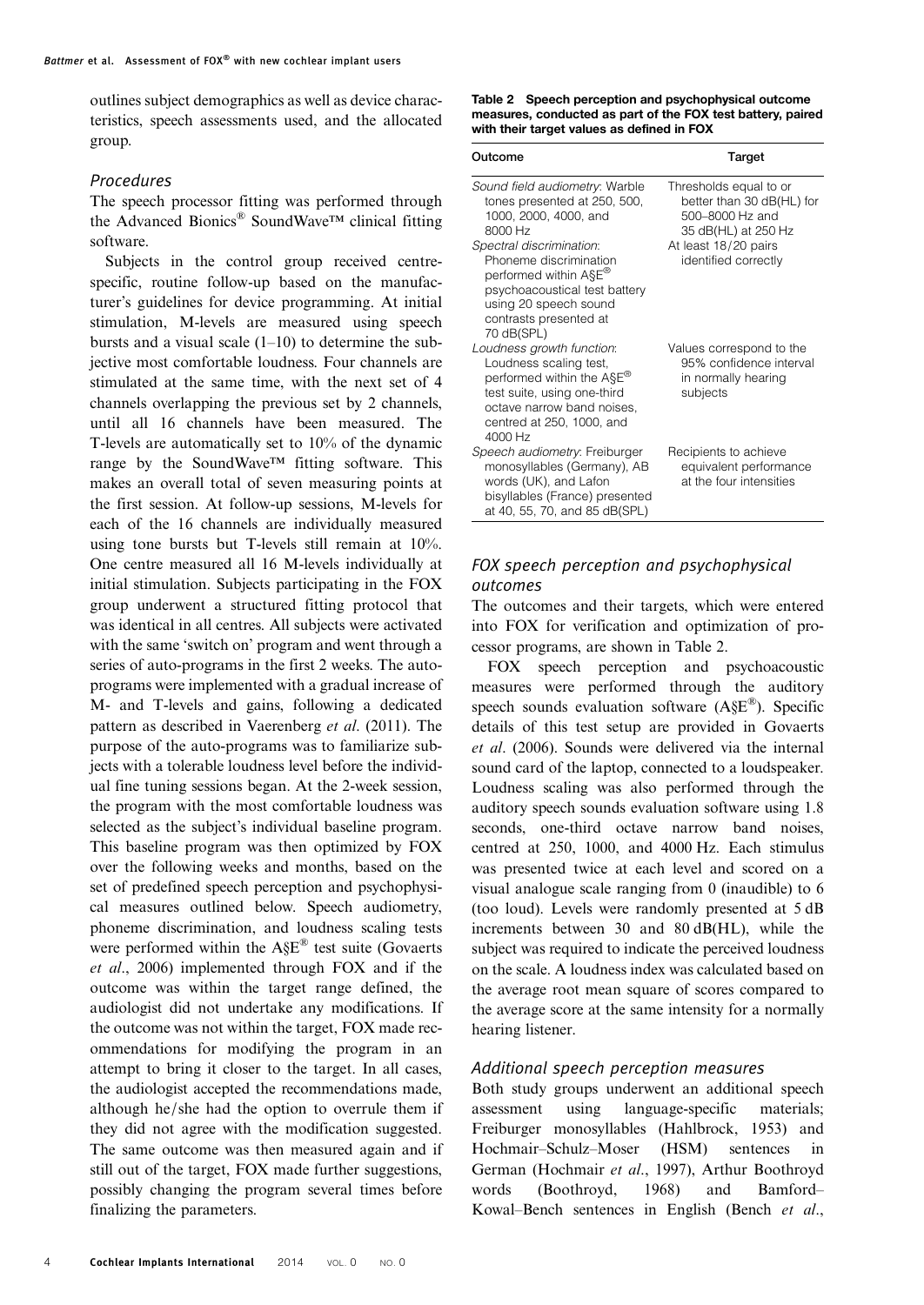[1979](#page-8-0)), and Lafon words [\(Courtade, 1966\)](#page-8-0) and Marginal Benefit from Acoustic Amplification sentences in French (Centre Hospitalier Universitaire, Toulouse). Words in quiet were presented at 65 dB(A) at 2 weeks, 1, 3, and 6 months following device activation and were administered through the A§E® test suite as before and scored by phoneme. At 6 months post–activation, an additional sentence test in noise was performed in fixed noise at  $+10$  dB signal-to-noise ratio (SNR). Clinics either played the test material via an amplifier (Denon PMA-250E, Tangent Ampster AMP 30, HVA-8030 Concert 300W) connected to a loudspeaker (Tangent EVOE5, Samson Media One 4a, Eltax millennium mini, Mordaunt-Short MS10i, Truth B2030A) or an audiometer (Homoth Audio4000, Affinity 2.0) connected to a loudspeaker. Competing noise with the same long-term spectrum as that of the test material was presented coincidentally from the front speaker with the speech material. Following a practice list, two test lists were presented and the scores achieved for each test list averaged to produce a single test score.

All testing, including the FOX measures, was carried out in a sound-treated room with a noise floor of 30 dB(A) or less and a speaker positioned at 1 m directly in front of the subject. Hearing aids, if worn, were not used during any testing.

The time required to complete a fitting was also measured at each session for both groups. Fitting time typically covered all procedures relevant for performing a fitting, including connecting processor to the fitting system, measuring psychophysics, and downloading final programs into the processor. It did not include the time spent on counselling subjects or performing the additional sentence testing in noise. For the FOX group only, the time for completing the FOX outcomes was added to the actual fitting time, as these form an integral part of the fitting process within FOX.

#### Statistical analysis

A series of non-parametric pairwise comparisons with a Mann–Whitney  $U$  test for comparing ranks of independent samples were conducted to assess differences between the two study groups. A significant difference was recorded if the P value was  $\leq 0.01$ .

#### Results

Twenty-five out of the 27 subjects completed the 6 month study. The two remaining subjects, both from the control group, were lost to follow-up before attending the 6-month session. For sentences in noise, data were missing for three further subjects, two in the control group and one in the FOX group, either due to technical issues with test set-up or for subject 27, poor performance during word testing. In order to make the statistical model more robust, the fitting times for the missing subjects were replaced by the control group's median fitting time for the 6-month session for the relevant centre. Conducting a complete case analysis was not considered viable due to the cumulative nature of the data, this means that leaving out the fitting time for a single session would result in a lower cumulative fitting time at the 6-month period. Where word and sentence scores were missing, the statistics were done without the figures for those subjects.

Although there was no statistically significant difference between them  $(U(27) = 51, Z = -0.89, P = 0.37)$ , the groups were not well matched for duration of deafness. The FOX group had a much smaller range of duration of profound deafness (Fig. 1). Therefore, a direct comparison of speech perception measures between the groups should be interpreted with caution. Due to the small numbers, line graphs for individual word scores over time are shown for the French and English language groups in Figs. [2](#page-5-0) and [3](#page-5-0) and statistical comparisons could not be made. The German group was the largest, with 16 subjects in total and box plots of the data are presented in Fig. [4](#page-6-0). Statistical analysis showed no difference in



Figure 1 Duration of deafness for each subject in years as measured at entry to the study. Subjects are ordered by the length of severe-to-profound deafness and colour coded with dark grey indicating the control group and light grey indicating the FOX group.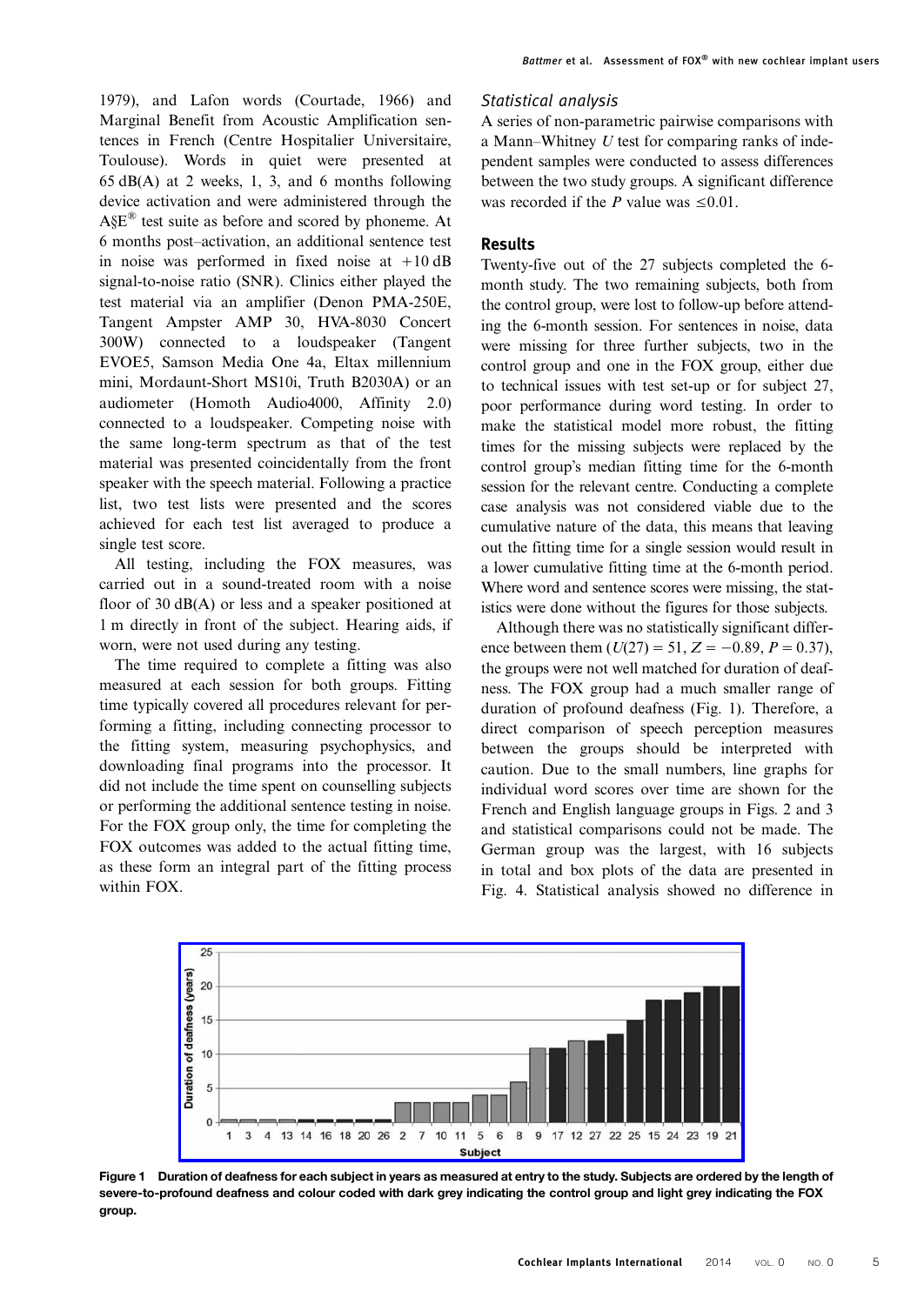<span id="page-5-0"></span>

Figure 2 Individual per cent correct scores for Lafon words presented at 65 dB(A) for the six French-speaking subjects. Scores are shown for each test interval. One subject in the control group was not tested at the 2-week test interval. Closed light grey circles indicate the subject was part of the FOX group and open dark grey circles indicate the subject was part of the control group.



Figure 3 Individual per cent correct scores for the Arthur Boothroyd words presented at 65 dB(A) for the five English-speaking subjects. Scores are shown at each test interval. Closed light grey circles indicate the subject was part of the FOX group and open dark grey circles indicate the subject was part of the control group.

scores between the groups at any test interval. However, using a Wilcoxon matched pairs test for dependent samples, scores significantly improved from 2 weeks to 6 months ( $P = 0.03$ ) for the control group and from 3 to 6 months for the FOX group  $(P = 0.04)$ . Fig. [5](#page-6-0) shows box plots for each language group for the 22 subjects who participated in speech testing in  $+10$  dB of noise at 6 months. Again, due to the small numbers in each group, meaningful statistical analysis could not be performed.

The median cumulative fitting time over the first 2 weeks was 33 minutes for the FOX group and was significantly lower than the median cumulative fitting time for the control group of 54 minutes  $(U(27)) =$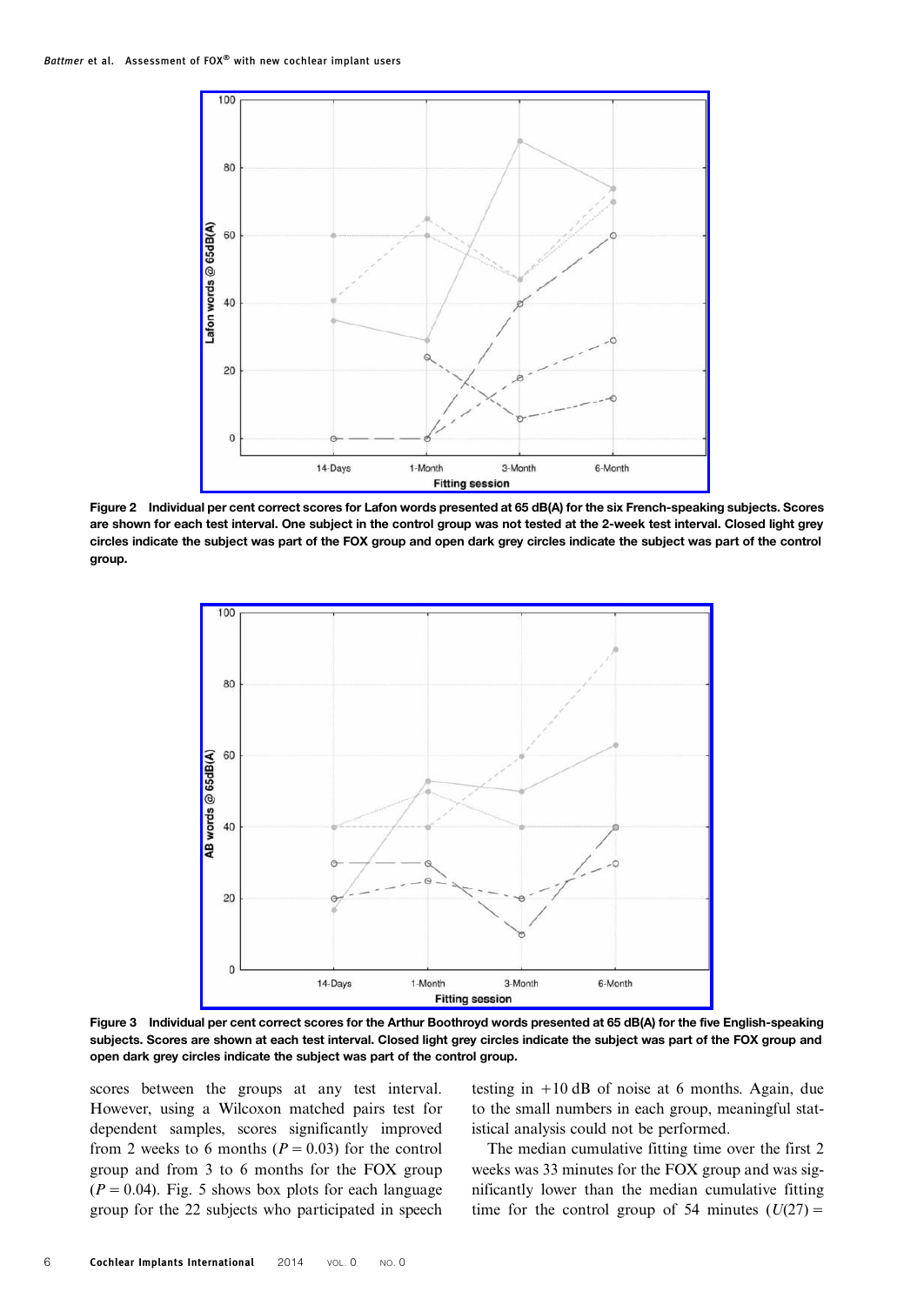<span id="page-6-0"></span>

Figure 4 Box plots showing the percentage correct scores for Freiburger monosyllables presented at 65 dB(A) for the Germanspeaking subjects.  $N = 7$  for the FOX group indicated by closed circles and  $n = 9$  for the control group indicated by the open circles, except at 6 months where  $n = 7$ . Boxes indicate first and third quartile range with light grey for FOX and dark grey for the control group with the middle line indicating the median value. Error bars indicate the maximum and minimum values. Based on Mann–Whitney U test, there was no significant difference in scores between groups.



Figure 5 Box plots showing the speech perception scores for sentences in a +10 dB SNR ratio split by languages and study groups. The German subjects were tested with the HSM, French with the MBAA, and the English with the BKB sentence tests. For each language group, the dark grey indicates the control group with light grey indicating the FOX group.

19.5,  $Z = -3.4$ ,  $P < 0.001$ ). From the 1-month session onwards, the time spent on fitting becomes comparable between the two study groups (Fig. [6](#page-7-0)).

The median cumulative fitting time across the 6 month period was 2 hours and 12 minutes for the FOX group (interquartile range 114–158 minutes) and 1 hour and 57 minutes for the control group interquartile range (95–156 minutes). There was no significant difference between them  $(U(27) = 76, Z =$  $0.70, P = 0.48$ .

#### **Discussion**

The ability to compare the speech test results was severely compromised by the mismatch in duration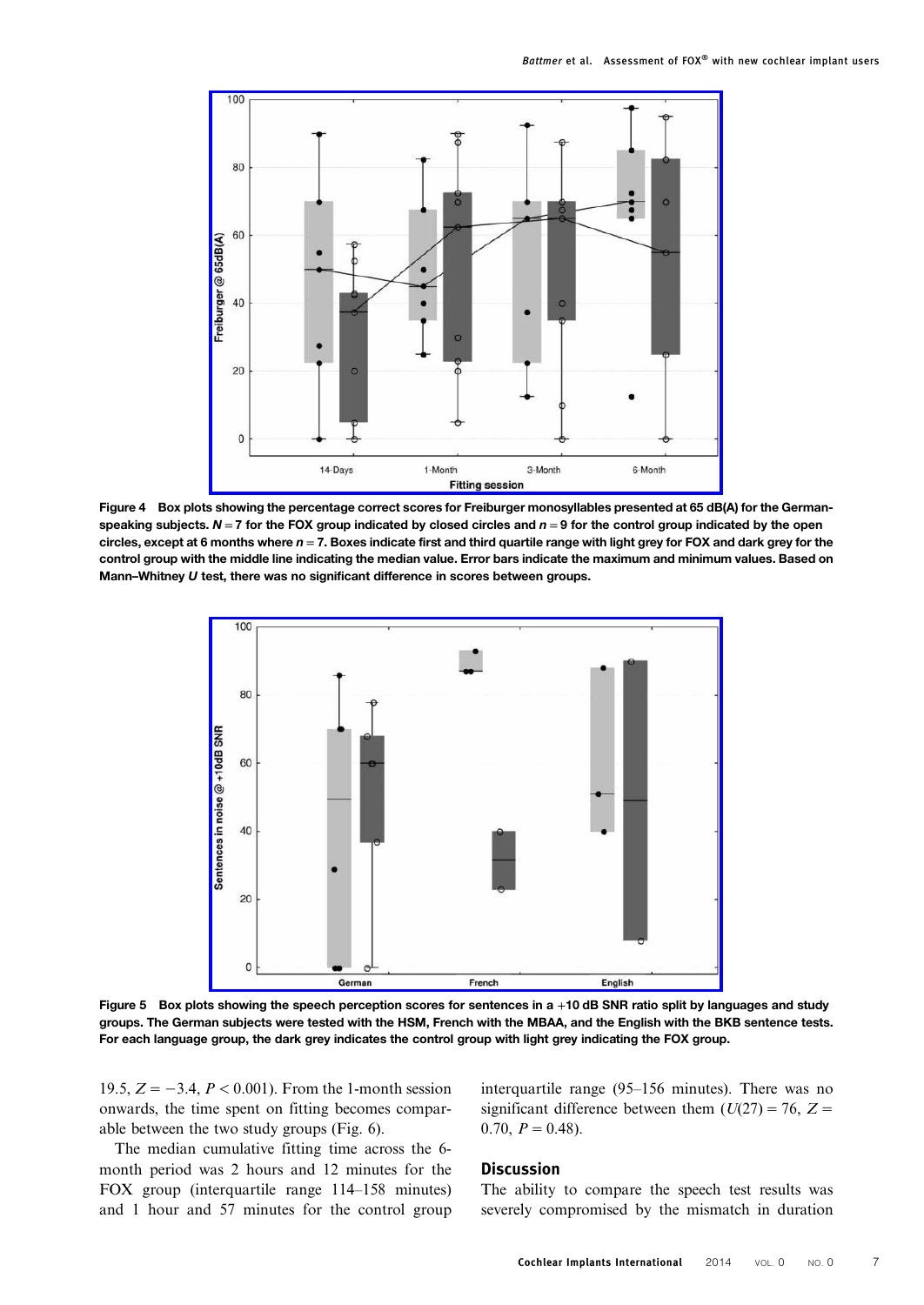<span id="page-7-0"></span>

Figure 6 Box plots showing the cumulative fitting time at each test interval. Boxes indicate first and third quartile range in light grey for the FOX and dark grey for the control group with the middle line indicating the median value. Error bars indicate the maximum and minimum values. One outlier was identified in the FOX group at 14 days. Starred brackets indicate a statistically significant difference.  $N = 27$  at 14 days, 1 month, 3 months, and  $n = 25$  at 6 months.

of deafness between the groups; duration of profound deafness is a key factor in predicting outcomes [\(Holden](#page-8-0) et al., 2013) and was lower in the FOX group. This prevented any meaningful comparisons of speech perception outcomes being made across groups. The small numbers for the English and French language groups also meant that only individual scores could be reported for these speech tests. However, the fitting times across groups could be compared, as these are unaffected by duration of deafness or language.

The overall fitting time results indicate that, despite including more testing of outcomes during fitting and the adjustment of a greater range of parameters, FOX does not add to the overall fitting time. Initially, during the first 14 days, the fitting time for the FOX group was significantly lower than for the control group. However, by the end of the 6-month trial, the overall fitting times were equivalent.

In the first 2 weeks, the FOX group had three fitting sessions and the control group, depending on the centre, between two and five sessions. The control group underwent several fitting sessions where typically T- and M-level adjustments were performed, while the FOX group was fitted using the predefined auto-programs. In the first 2 weeks in the FOX standardized fitting procedure, the main focus of the fitter was to choose and download the auto-programs and instruct the subject on how to use them (Vaerenberg et al., 2010). This resulted in a significant time advantage for the FOX group at the 2-week assessment point. With the introduction of the additional speech perception and psychophysical testing required for the fitting of the FOX group after the 2-week session, this initial fitting time advantage was no longer present for the 1-, 3-, and 6-month sessions. However, the interquartile ranges for the control group were larger than for the FOX group, reflecting the variability in fitting times between subjects, centres, or individual clinicians. For the entire study duration, the median cumulative fitting time per subject for the FOX group was 2 hours and 12 minutes and for the control group was 1 hour and 57 minutes. The differences were not significant.

Conventional fitting procedures require each T and maximum comfort level to be individually measured; this can be done in a number of ways, therefore, there is not only variability in the absolute levels, but also in the way they are measured ([Skinner](#page-9-0) et al., [1995\)](#page-9-0). It is possible, however, to reduce the number of measurements to be made at switch on, without reducing speech perception performance, by interpolating values between electrodes, thus reducing the fitting time (Plant et al[., 2005](#page-8-0)). Once the initial program is created, individual adjustments may then be made to any of the parameters depending on the feedback of the recipients. Cochlear implant clinicians may respond to user complaints differently and all these factors contribute to the variability in fitting times observed in the control group. The use of Tand M-level profiles for Advanced Bionics devices within FOX, which are then adjusted for audibility,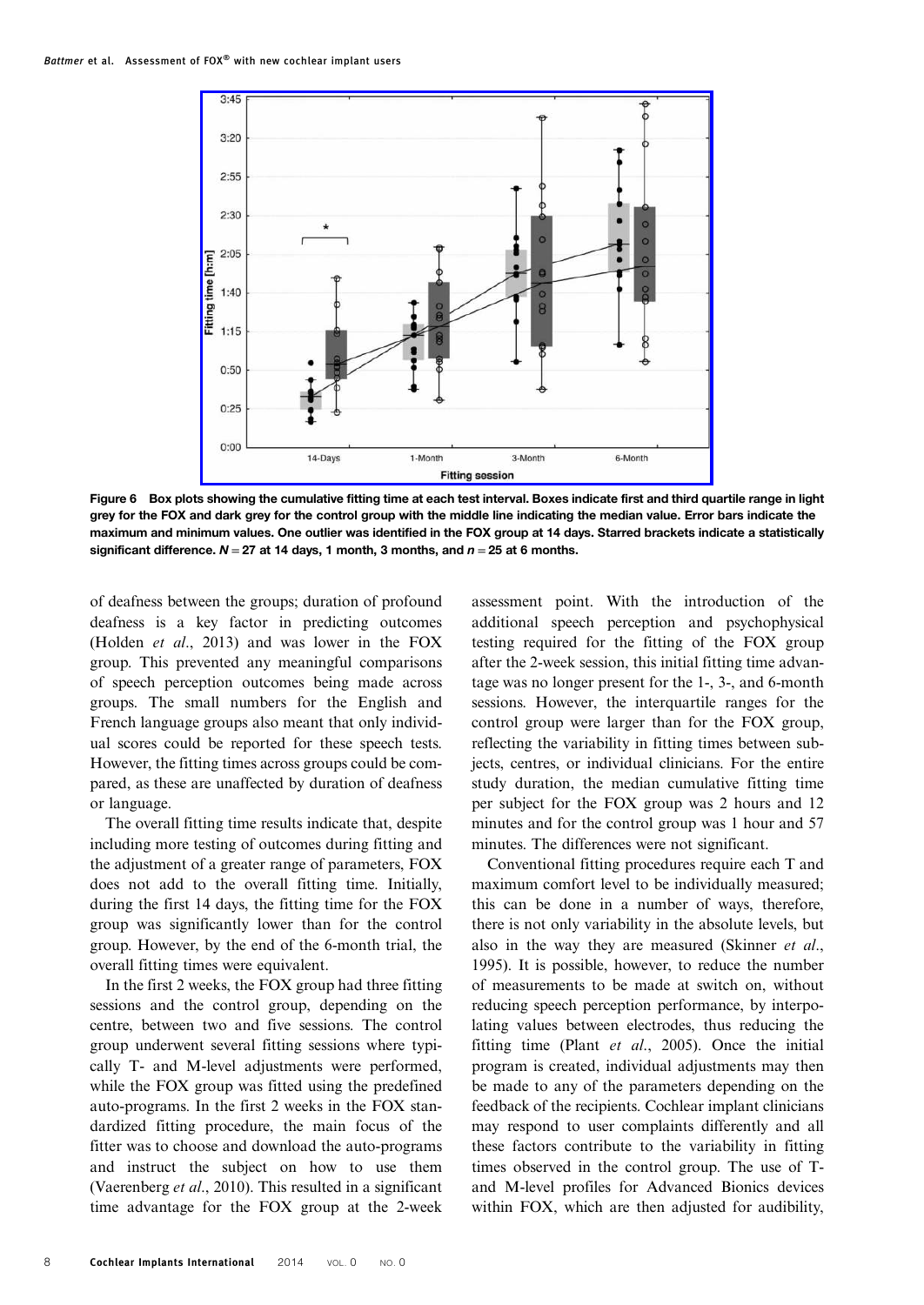<span id="page-8-0"></span>eliminate the need to measure individual electrodes. Instead, adjustments to these generalized profiles are made on the basis of the FOX outcome measures. Therefore, the reduced variability observed in the FOX group is not an unexpected finding as it inherently reduces variability by introducing a standard fitting protocol, which was followed by all participants in the study group. No defined fitting protocol was followed in the control groups and if this had been done, then the variance in this group might also have been reduced.

A range of differing clinics participated in the study, all with many years of experience and implanting from 50 to a few hundred patients per year. They all based their fitting protocols on the manufacturer's guidelines but the participating clinics may still not be completely representative of all centres. If a more rigid conventional fitting protocol had been applied to the control group, there would have been less variability in the fitting times. However, the aim of the study was to compare FOX to the current norms of clinical practice, which are known to vary widely across centres and countries ([Vaerenberg](#page-9-0) et al., 2014).

#### Conclusion

Despite including more objective measures of performance than a standard fitting approach and the adjustment of a greater range of parameters during initial fitting, FOX did not add to the overall fitting time when compared to the conventional approach and significantly reduced the fitting time in the first 2 weeks. Based on these results, computer-assisted fitting can be successfully used at switch on, in different clinical environments and is efficient in providing a usable program.

#### Acknowledgements

The authors would like to thank the patients for agreeing to be part of this randomized trial and all the reviewers who provided invaluable advice on the manuscript, helping greatly towards its eventual publication.

#### Disclaimer statements **Contributors**

All authors contributed to this study.

#### Funding

This study was funded by Advanced Bionics.

#### Conflicts of interest

FOX has been developed by the members of the Eargroup who have commercial rights to this product. No other author has any financial interest in FOX or any other conflict of interest to declare. An external consultant has been used to help with writing of this paper funded by Advanced Bionics.

#### Ethics approval

Country specific ethics approvals were obtained by each participating clinic.

#### References

- Baudhuin J., Cadieux J., Firszt J.B., Reeder R.M., Maxson J.L. 2012. Optimization of programming parameters in children with the advanced bionics cochlear implant. Journal of the American Academy of Audiology, 23(5): 302–312.
- Bench J., Kowal A., Bamford J. 1979. The BKB (Bamford-Kowal-Bench) sentence lists for partially-hearing children. British Journal of Audiology, 13(3): 108–112.
- Boothroyd A. 1968. Developments in speech audiometry. British Journal of Audiology, 2: 3–10.
- Botros A., Banna R., Maruthurkkara S. 2013. The next generation of Nucleus fitting: a multiplatform approach towards universal cochlear implant management. International Journal of Audiology, 52: 485–494.
- Botros A., Psarros C. 2010. Neural response telemetry reconsidered: I. The relevance of ECAP threshold profiles and scaled profiles to cochlear implant fitting. Ear and Hearing, 31:  $367 - 379$ .
- Cosetti M.K., Shapiro W.H., Green J.E., Roman B.R., Lalwani A.K., Gunn S.H., et al. 2010. Intraoperative neural response telemetry as a predictor of performance. Otology & Neurotology, 31(7): 1095–1099.
- Courtade N. 1966. The Lafon test and speech retardation. Revue de Laryngologie – Otologie – Rhinologie, 87(3): 181–201.
- Dawson P.W., Skok M., Clark G.M. 1997. The effect of loudness imbalance between electrodes in cochlear implant users. Ear and Hearing, 18(2): 156–165.
- Govaerts P.J., Daemers K., Yperman M., De Beukelaer C., De Saegher G., De Ceulaer G. 2006. Auditory speech sounds evaluation (A§E®): a new test to assess detection, discrimination and identification in hearing impairment. Cochlear Implants International, 7(2): 92–106
- Govaerts P.J., Vaerenberg B., De Ceulaer G., Daemers K., De Beukelaer C., Schauwers K. 2010. Development of a software tool using deterministic logic for the optimization of cochlear implant processor programming. Otology & Neurotology, 31(6): 908–918.
- Hahlbrock K.H. 1953. Über Sprachaudiometrie und neue Wörterteste. Archiv Ohrenheilkunde, 162: 394.
- Hochmair I., Schulz E., Moser L., et al. 1997. The HSM sentence test as a tool for evaluating the speech understanding in noise<br>of cochlear implant users. American Journal of of cochlear implant users. Otolaryngology, 18(6 Suppl): S83.
- Holden L.K., Finley C.C., Firszt J.B., Holden T.A., Brenner C., Potts L.G., et al. 2013. Factors affecting open-set word recognition in adults with cochlear implants. Ear and Hearing, 34(3): 342–360.
- Holden L.K., Reeder R.M., Firszt J.B., Finley C.C. 2011. Optimizing the perception of soft speech and speech in noise with the Advanced Bionics cochlear implant system. International Journal of Audiology, 50(4): 255–269.
- Holmes A.E., Shrivastav R., Krause L., Siburt H.W., Schwartz E. 2012. Speech based optimization of cochlear implants. International Journal of Audiology, 51(11): 806–816.
- Holstad B.A., Sonneveldt V.G., Fears B.T., Davidson L.S., Aaron R.J., Richter M., et al. 2009. Relation of electrically evoked compound action potential thresholds to behavioural T- and C-levels in children with cochlear implants. Ear and Hearing, 30(1): 115–127.
- Plant K., Holden L., Skinner M., Arcaroli J., Whitford L., Law M.A., et al. 2007. Clinical evaluation of higher stimulation rates in the nucleus research platform 8 system. Ear and Hearing, 28(3): 381–393.
- Plant K., Law M.A., Whitford L., Knight M., Tari S., Leigh J., et al. 2005. Evaluation of streamlined programming procedures for the Nucleus cochlear implant with the Contour electrode array. Ear and Hearing, 26(6): 651–668.
- Ramos Macias A., Maggs J., Hanvey K., John M., Castillo C., et al. 2004. Use of intraoperative neural response telemetry in the initial fitting of very young children: preliminary findings. International Congress Series, 1273: 187–190.
- Sainz M., de la Torre A., Roldán C., Ruiz J.M., Vargas J.L. 2003. Analysis of programming maps and its application for